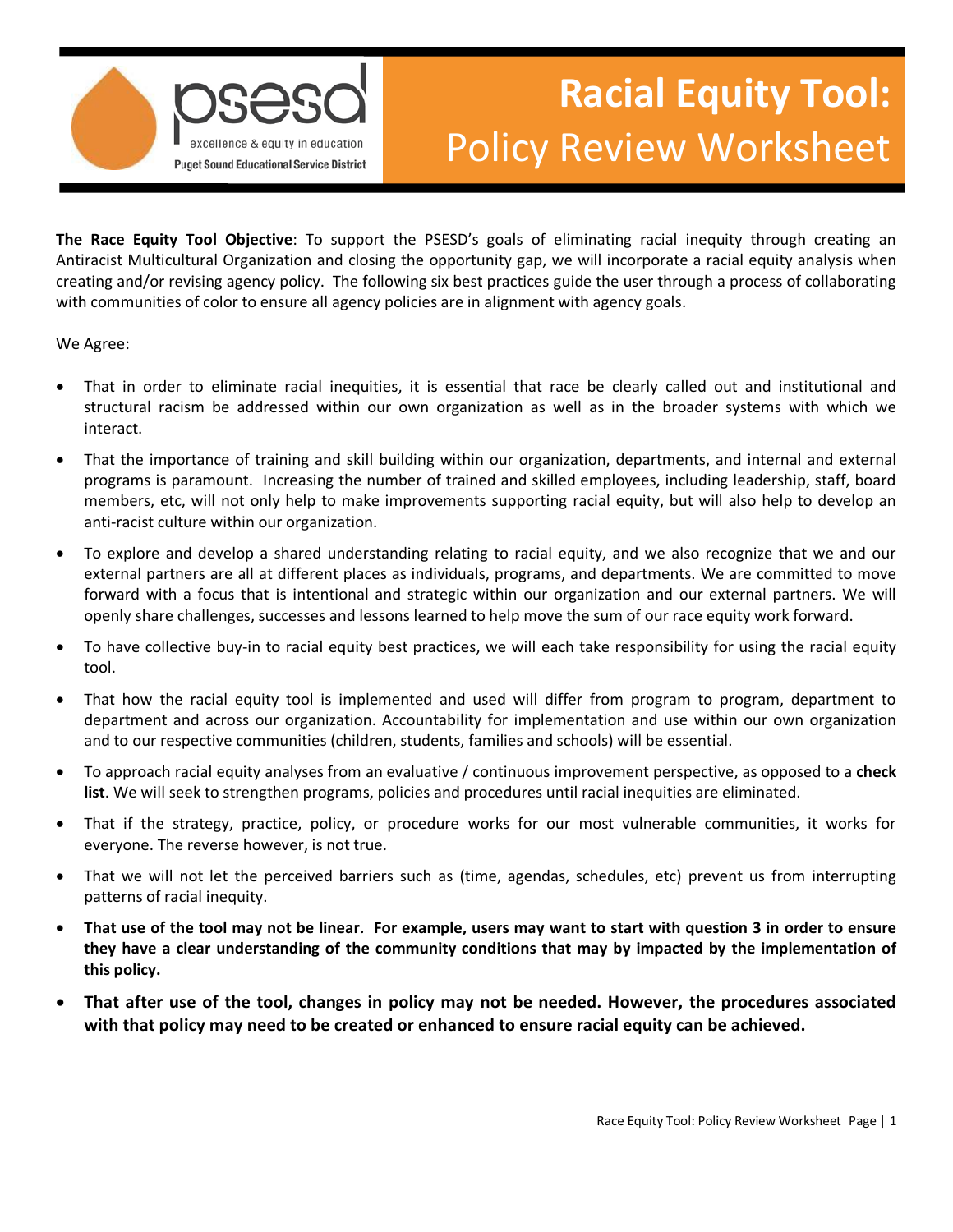## **Policy Title: \_\_\_\_\_\_\_\_\_\_\_\_\_\_\_\_\_\_\_\_\_\_\_\_\_\_\_\_\_\_\_\_\_\_\_\_\_\_\_\_\_\_\_\_\_\_\_\_\_\_\_\_\_\_\_\_\_\_\_\_\_\_\_\_\_\_\_\_\_ Reviewer/Reviewers: \_\_\_\_\_\_\_\_\_\_\_\_\_\_\_\_\_\_\_\_\_\_\_\_\_\_\_\_\_\_\_\_\_\_\_\_\_\_\_\_\_\_\_\_\_\_\_\_\_\_\_\_\_\_\_\_\_\_\_\_ Racial Equity Tool – Using Best Practices**

| <b>Racial Equity Tool - Using Best Practices</b>                                                                                                                                                       |                                                                                                                                                                                                                                                         |                  |
|--------------------------------------------------------------------------------------------------------------------------------------------------------------------------------------------------------|---------------------------------------------------------------------------------------------------------------------------------------------------------------------------------------------------------------------------------------------------------|------------------|
| 1. How does the policy promote racially inclusive collaboration and engagement?                                                                                                                        |                                                                                                                                                                                                                                                         |                  |
| RACIAL EQUITY BEST PRACTICES                                                                                                                                                                           |                                                                                                                                                                                                                                                         | <b>LOOK-FORS</b> |
|                                                                                                                                                                                                        | 1. Which community does this policy impact? The PSESD internal<br>community? External community? Both?                                                                                                                                                  |                  |
|                                                                                                                                                                                                        | 2. How will you identify the racial/ethnic groups potentially<br>affected by this policy?                                                                                                                                                               |                  |
|                                                                                                                                                                                                        | 3. What process will you undertake to collaborate and engage in a<br>dialogue with communities of color (internally and/or<br>externally) who have traditionally not been involved in the<br>development, implementation and evaluation of this policy? |                  |
| 2. How does the policy educate on racial issues or raise racial consciousness?                                                                                                                         |                                                                                                                                                                                                                                                         |                  |
|                                                                                                                                                                                                        | <b>RACIAL EQUITY BEST PRACTICES</b>                                                                                                                                                                                                                     | <b>LOOK-FORS</b> |
|                                                                                                                                                                                                        | 1. How does the policy educate about the history and current<br>realities regarding race, racism, and the opportunity gap or the<br>Antiracist Multicultural Organization?                                                                              |                  |
| 2.                                                                                                                                                                                                     | Is there any educational information that could be added to<br>strengthen the policy?                                                                                                                                                                   |                  |
| 3. How does the policy reflect a consideration of community conditions and set goals for eliminating racial<br>inequity? (Assessment and goal setting should be a process with community involvement.) |                                                                                                                                                                                                                                                         |                  |
|                                                                                                                                                                                                        | RACIAL EQUITY BEST PRACTICES                                                                                                                                                                                                                            | <b>LOOK-FORS</b> |
|                                                                                                                                                                                                        | 1. Are the community conditions and/or agency racial inequities<br>clearly documented? If not, what is your plan for assessing the<br>community conditions?                                                                                             |                  |
| 2.                                                                                                                                                                                                     | Are there goals and measures for eliminating racial inequity, if<br>so what are they?                                                                                                                                                                   |                  |
|                                                                                                                                                                                                        | 3. How will goals be adjusted regularly to keep pace with changing<br>community needs and racial demographics?                                                                                                                                          |                  |
| 4.                                                                                                                                                                                                     | What additional information could be added to strengthen the<br>policy?                                                                                                                                                                                 |                  |
| 5.                                                                                                                                                                                                     | What additional information could be added to the policies<br>which are cross-referenced with this policy?                                                                                                                                              |                  |